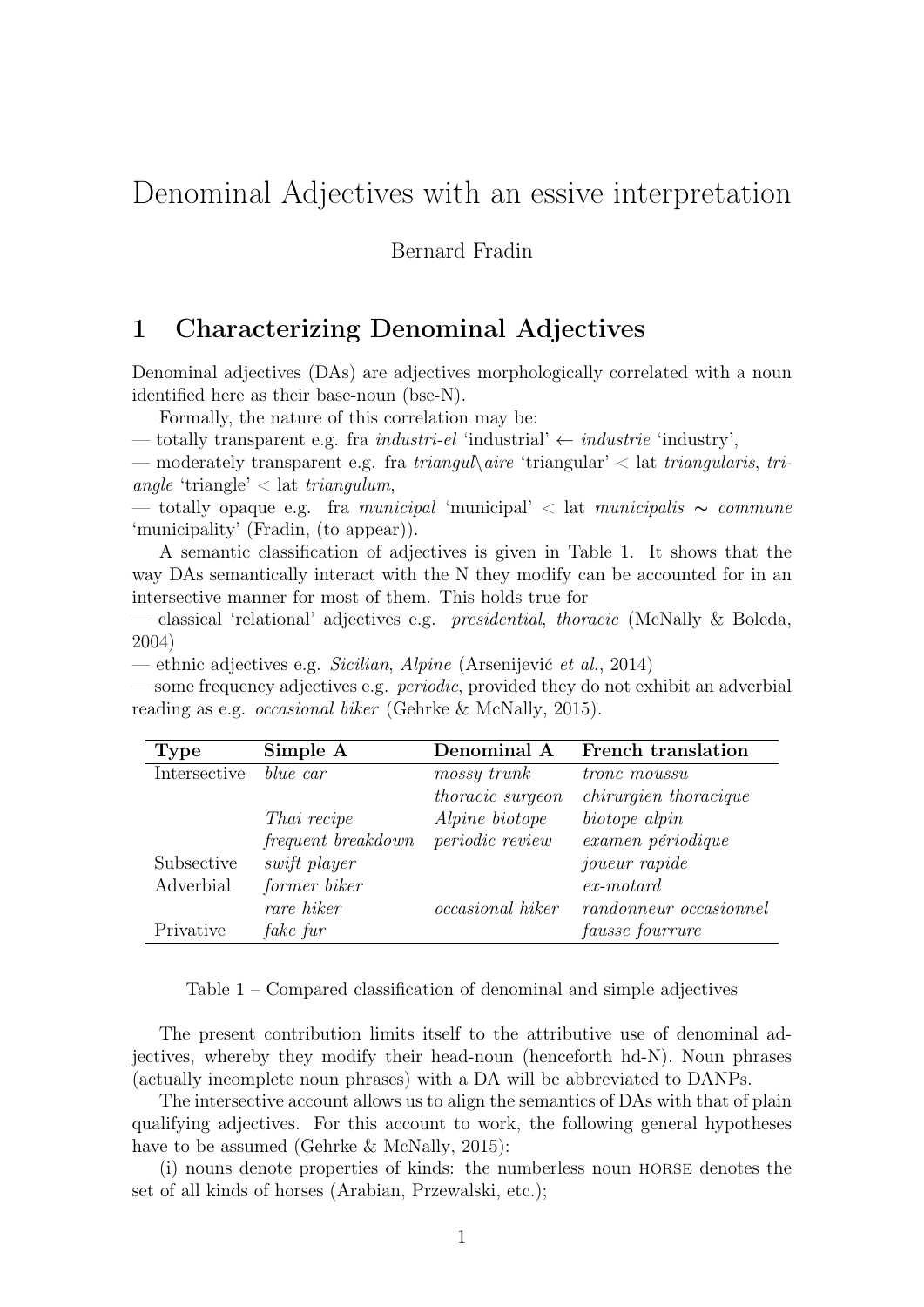(ii) predicates apply to tokens ( $\check{\circ}$ ) or to kinds ( $\check{\kappa}$ ), which can be either objects or events;

(iii) a nominal phrase denotes tokens when it is inflected for Number:  $horse_{sa}$ denotes the set of atomic tokens which instantiate some kind of horse, whereas *horse<sub>pl</sub>* denotes sets of token pluralities of some horse kind;

 $(iv)$  **R** is the realization relation introduced by (Carlson, 1977);

(v) deverbal participants e.g. nomina agentis have an event kind argument in their representation (Winter & Zwarts, 2012).

The derivation of *thoracic surgeon* is given in (1) (cf. Gehrke & McNally (2015)).

- (1) a.  $[|thonacic]| \equiv \lambda P_k \lambda x_k$ . $[P_k(x_k) \wedge R(x_k, \mathbf{thorax})]$ 
	- b.  $[[surgeon]] \equiv \lambda x_k \lambda e_k$ . [operate $(e_k) \wedge \mathbf{Agt}(x_k, e_k)$ ]
	- c.  $[[thoracic\,\,surgeon]] = \lambda x_k \lambda e_k$ . [operate $(e_k) \wedge \mathbf{Agt}(x_k, e_k) \wedge R(x_k, \mathbf{tho}$ rax)]
	- d.  $[[\textit{Num}[thoracic\,\,\textit{surgeon}]]] = \lambda y_o \cdot \exists x_k \exists e_k [\textbf{operate}(x_k) \land \textbf{Agt}(x_k, e_k) \land \textbf{Bgt}(x_k)]$  $R(\mathbf{x}_k, \textbf{thorax}) \wedge \mathbf{R}(\mathbf{y}_o, \mathbf{x}_k)$

### 2 Varieties of denominal adjectives

DAs come in distinct varieties which are function of the relationship established between the bse-N and the hd-N. It has been argued that the semantic this relationship is exclusively the domain of pragmatics, on the ground that it is very often arbitrary and may exhibit a great variety of distinct realizations (Mezhevich, 2004).

However the variety of available relations, albeit large, is not infinite in each language and it differs from language to language (Rainer, 2013; Fradin, (to appear)).

Moreover, an approach based on context alone falls short of explaining why this relationship may directly determine the grammaticality status of the DANP cf. fra visage très osseux 'bony face' vs. \*tuberculose très osseuse lit. 'bony tuberculosis' (Fradin, 2007b,a). Contextual information only plays a role in the selection of the appropriate relation.

The aim of the present communication is (i) to investigate a variety of DAs that has been overlooked before, those expressing an essive relationship; (ii) to account for them in an intersective way, in keeping with recent proposals made for other denominal adjectives.

The relations that may exist between the hd-N and the bse-N fall in two categories:

Intrinsic relations The DA specifies a distinctive property e.g. *cône volcan-ique* 'volcanic cone' or the value of a dimension of the hd-N's referent e.g. fra légume  $farn-eux$  'starchy vegetable': 'consistency(vegetable) = consistency(flour)', socle *triangul-aire* 'triangular base': ' $form(base) = form(triangle)'$ .

Extrinsic relations The relationship is mediated by a predicate linked either with the hd-N or the bse-N (participant, origin relations) e.g. bénédiction pap-ale 'papal blessing' or with both (causal, spatial relations) e.g. rivage insul-aire 'island seashore', virus apht-eux 'aphthous virus'.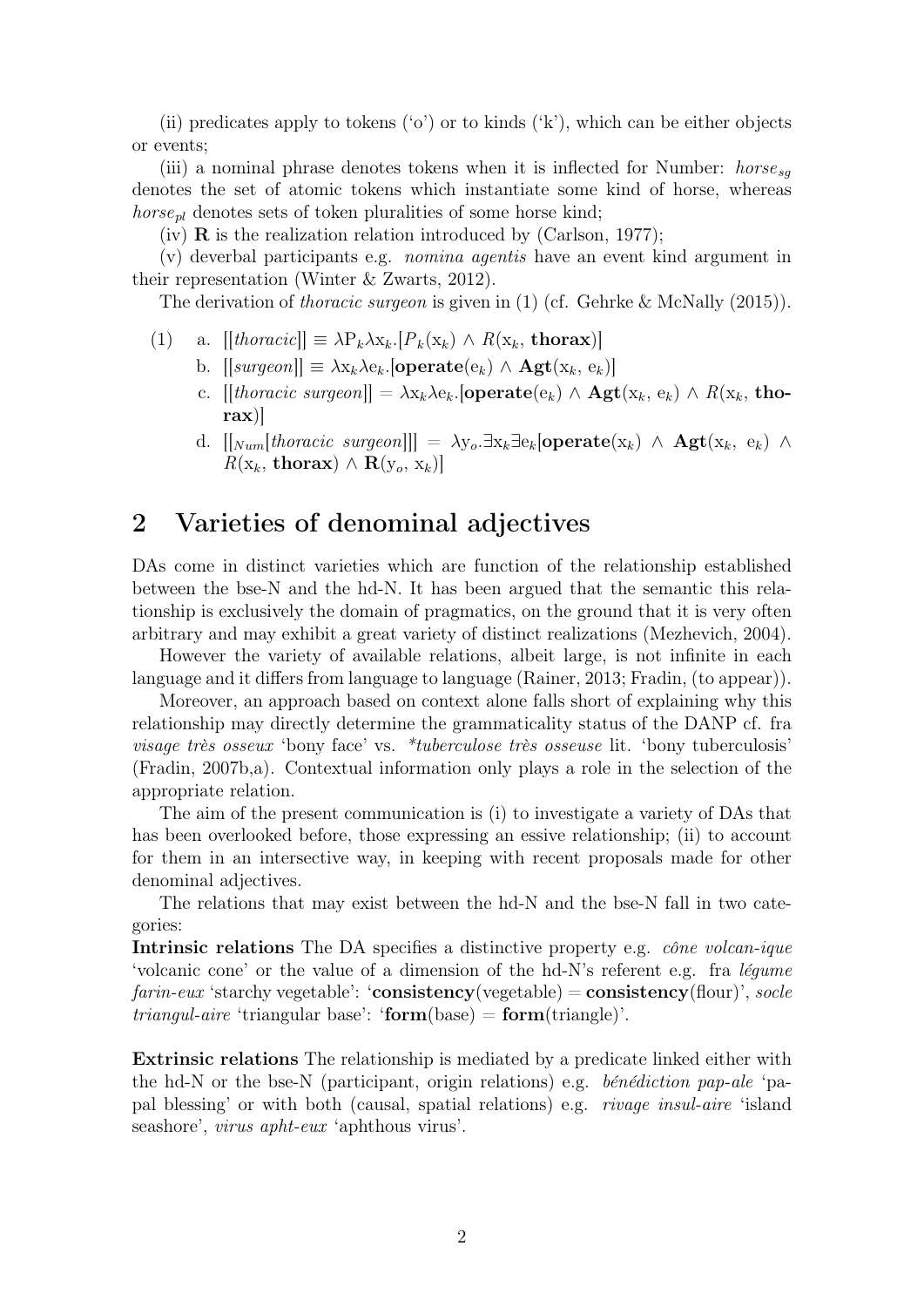# 3 The essive interpretation

The essive interpretation is a sub-type of the extrinsic relations. It can be expressed by a copular sentence with an ascriptive use e.g. prédicat verb-al 'verbal predicate'  $=$  'predicate (which) is a verb'.

In the ascriptive use, a property is ascribed to the subject-referent, whereas "the specifying use defines a variable and specifies its value" (Huddleston & Pullum, 2002, § 5.5.1.). The reverse order is possible with the specifying use only.

| (2) | a. His daughter was a highly intelligent woman.<br>b. The chief culprit was Kim.  | (ascriptive)<br>(specifying) |
|-----|-----------------------------------------------------------------------------------|------------------------------|
| (3) | a. *A highly intelligent woman was his daughter.<br>b. Kim was the chief culprit. | (ascriptive)<br>(specifying) |
| (4) | a. Ce corps est un météorite.<br>This body is a meteorite'                        | (ascriptive)                 |
|     | b. Ce nombre est une fraction.<br>This number is a fraction'                      |                              |
|     | c. Cette ville est un port.<br>This town is a port'                               |                              |
| (5) | a. $*Un$ météorite est ce corps.<br>'A meteorite is this body'                    | (ascriptive)                 |
|     | b. * <i>Une fraction est ce nombre.</i><br>'A fraction is this number'            |                              |
|     | c. $*Un$ port est cette ville.<br>'A port is this town'                           |                              |

Not all pairs of hd-Ns and bse-Ns allow an ascriptive use. In most cases, the result is completely non-sensical (cf. (6)). For that reason the ascriptive use is a reliable criterion to distinguish DAs with an essive interpretation from others. Examples of DANPs with this interpretation are given in Table 2.

(6) a. *cyclone tropical* (spatial relation) 'tropical typhoon'

|     | N1 DA2 structure         | Translation                  |
|-----|--------------------------|------------------------------|
| (a) | corps météoritique       | 'meteoritic body'            |
| (b) | nombre fractionnaire     | 'fractional numeral'         |
| (c) | prédicat verbal          | 'verbal predicate'           |
| (d) | <i>ville portuaire</i>   | 'portuary city'              |
| (e) | pêche industrielle       | 'industrial fishing'         |
| (f) | sédiments alluvionnaires | 'alluvial sediment'          |
| (g) | nodule tumoral           | 'tumoral nodule'             |
| (h) | hydrosystème lagunaire   | 'lagoonal hydrologic system' |
| (i) | <i>industrie minière</i> | 'mining industry'            |
|     |                          |                              |

Table 2 – Examples of essive interpretation (from frWaC)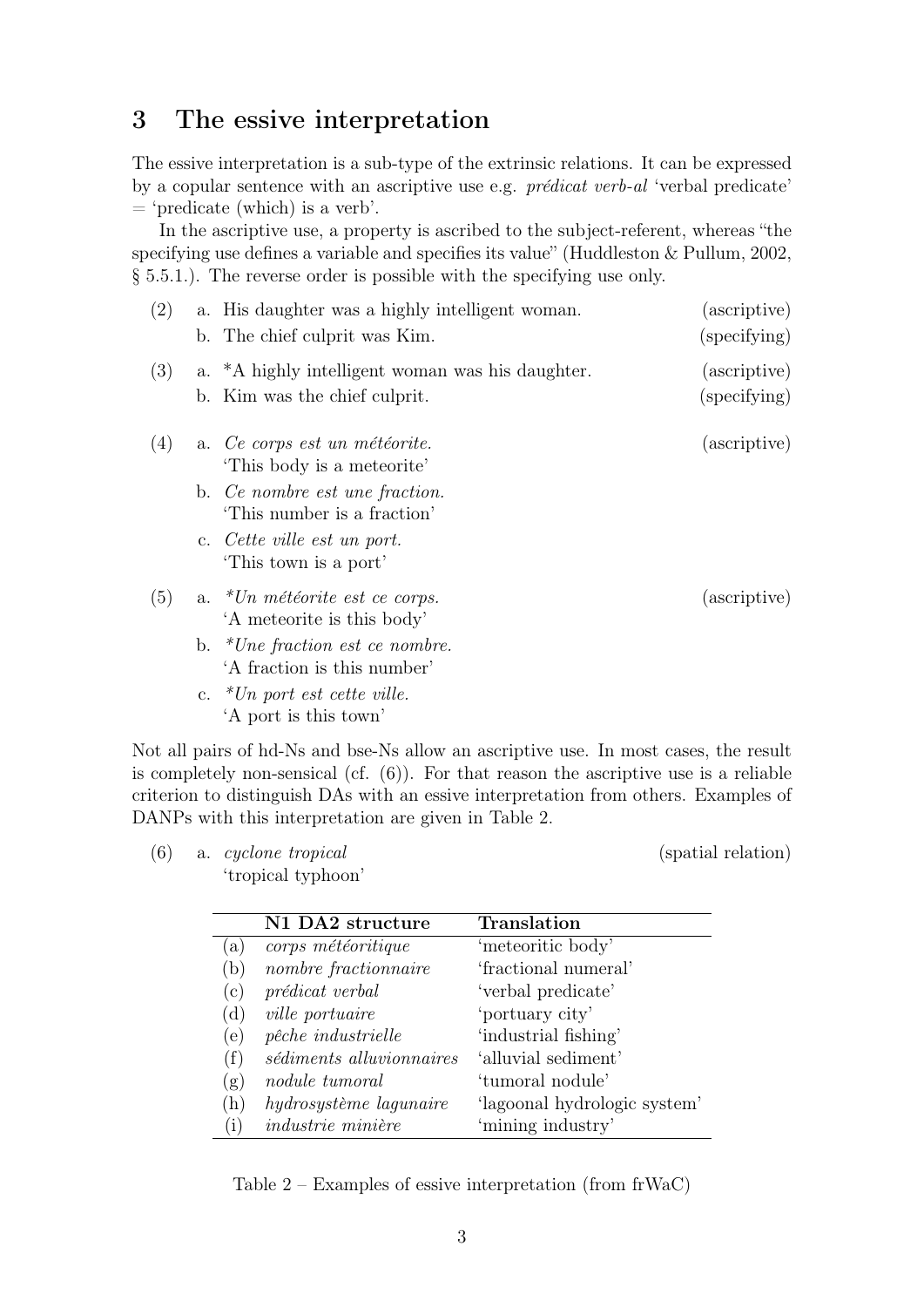- b.  ${}^*Ce$  cyclone est un tropique. 'This typhoon is a tropic'
- c. virus aphteux (causal relation) 'aphthous virus'
- d. \*Ce virus est un aphte. 'This virus is an aphta'
- 'angle mesuring'
- f. \*Cette mesure est un angle. 'This measure is an angle'

e. mesure angulaire (participant relation)

### 4 Properties of the essive interpretation

As usual with DAs, the whole DANP denotes an entity which has all the distinctive properties of the bse-N's referent. This can be shown (i) through the positive  $/$ negative inferences that can be drawn from copular sentences where the DANP is the predicate. No such inferences are possible or even imaginable with DAs triggering other interpretations.

- (7) a. Ce corps est un corps météoritique.  $\vdash$  Ce corps est un météorite. 'This body is a meteoritic body  $\vdash$  This body is a meteorite'
	- b. Ce nombre est un nombre fractionnaire.  $\vdash$  Ce nombre est une fraction. 'This is a fractional number  $\vdash$  This number is a fraction'
- (8) a. Ce corps n'est pas un corps météoritique.  $\vdash$  Ce corps n'est pas un météorite.

'This body is not a meteoritic body  $\vdash$  This body is not a meteorite'

b. Ce nombre n'est pas un nombre fractionnaire.  $\vdash$  Ce nombre n'est pas une fraction.

'This is not a fractional number  $\vdash$  This number is not a fraction'

- (9) a. #Cette élection n'est pas une élection présidentielle  $\forall$  Cette élection n'est pas un président. This election is not a presidential election  $\nvdash$  This election is not a president'
	- b.  $\#Ce$  virus n'est pas un virus aphteux.  $\angle$  Ce virus n'est pas un aphte. 'This virus is not an aphthous virus  $\nvdash$  This virus is not aphthous'

(ii) through the contradictions arising out of the impossibility of negating the ascriptive statement at the basis of the essive interpretation. Note however that this impossibility is gradual: categorical for some DAs, less so for others.

- (10) a. \*Ceci est un corps météoritique mais ce n'est pas un météorite. 'This is a meteoritic body but it is not a meteorite'
	- b. \*Ceci est un nombre fractionnaire mais ce n'est pas une fraction. 'This is a fractional numeral but it is not a fraction'
	- c. \*Ceci est une ville portuaire mais ce n'est pas un port. 'This is a port town but it is not a port'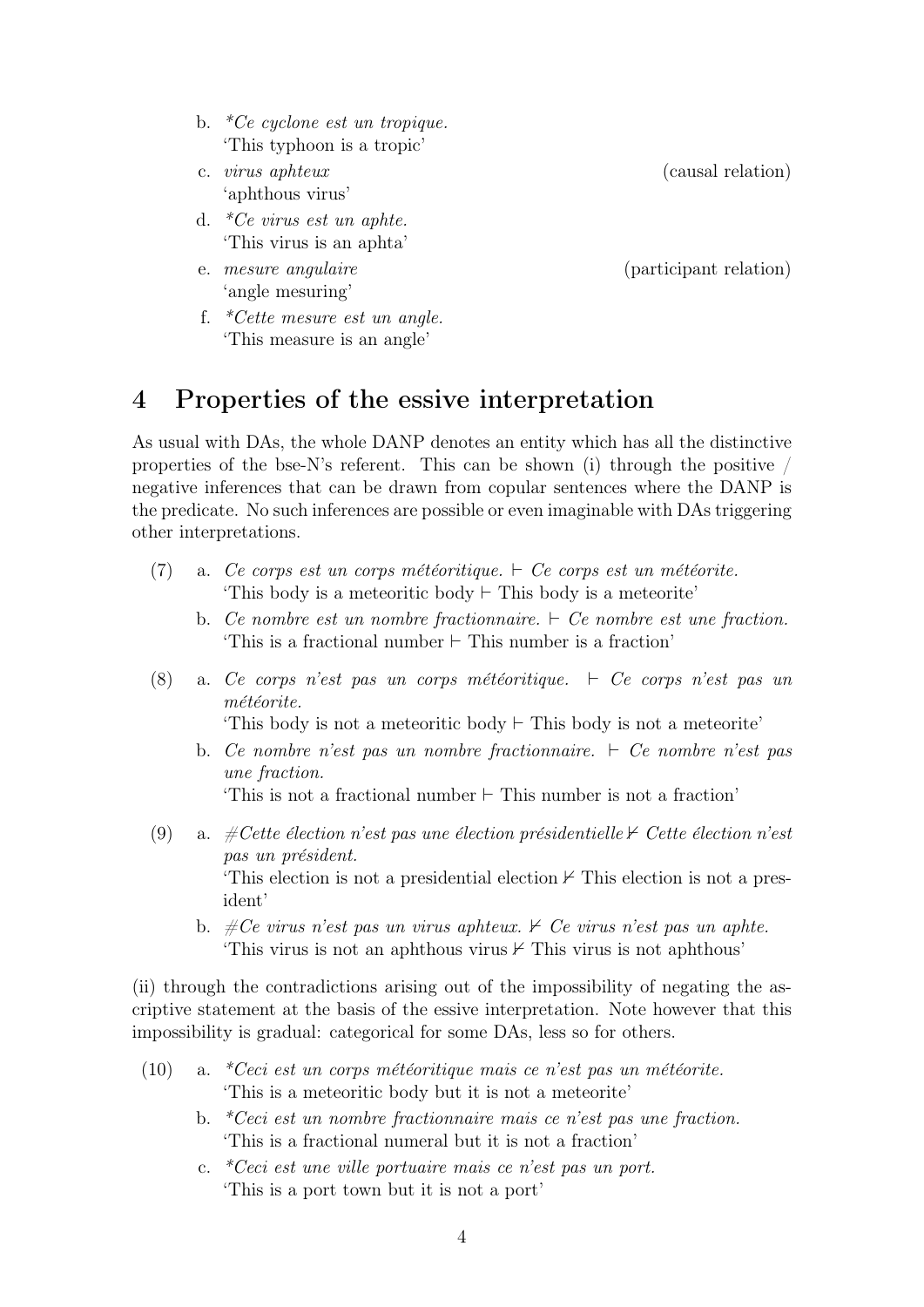- d. ?Ceci est une insurrection révolutionnaire mais ce n'est pas une révolution. 'This is a revolutionary uprising but it is not a revolution'
- (11) a.  $\#Ceci$  est une élection présidentielle mais ce n'est pas un président. 'This is a presidential election but it is not a president'
	- b.  $\#Ceci$  est un virus aphteux mais ce n'est pas un aphte. 'This is an aphthous virus but it is not an aphta'

# 5 Triggering condition

For the essive interpretation to occur, the hd-N and the bse-N must denote an entity of the same type. Two cases can be been observed.

1) The hd-N denotes a hypernym of the bse-N. The hyperonymic / hyponymic relation is evidenced through copular sentences and the sorte de 'type of' test (Kleiber, 1994) as shown in (12). Examples illustrating this type are given in Table 3.

- (12) a. Une fraction est  $(un / une sorte de)$  nombre. 'A fraction is a (sort of) number'
	- b. Un minerai est une (sorte de) matière. 'Ore is a (sort of) substance'
	- c. La pêche est une (sorte d') industrie. 'An industry is a (sort of) fishing'
- (13)  $*Un$  port est une (sorte de) ville. 'A port is a (sort of) town'

As shown by examples (13), not all DAs with an essive interpretation involve a hyponymic relationship.

The hyponymic / hyperonymic relation provides us with another criterion for testing the nature of the relationship between hd-N and bse-N. A term which is a semantic superordinate (hypernym) of another in a semantic network can be used as an associative anaphor of the latter  $(14)$ . Applying this test to pairs hd-N / bse-N, where the hd-N is taken as the hyperonym, shows that only a subpart of the bse-Ns make the anaphoric relation possible (with a demonstrative). These are those where the bse-N is an hyponym of the hd-N.

(14) Un sanglier traversa la route en courant. (Cet | l')animal était énorme. 'A wild boar ran across the road. (This | the) animal was huge'

| Hypernym       | <b>Translation</b> | Hyponym                     | <b>Translation</b> |
|----------------|--------------------|-----------------------------|--------------------|
| corps          | '(celestial) body' | $m\acute{e}t\acute{e}orite$ | 'meteorite'        |
| nombre         | 'number'           | fraction                    | 'fraction'         |
| industrie      | 'industry'         | mine                        | 'mine'             |
| $pr{\'e}dicat$ | 'predicate'        | verbe                       | 'verb'             |

Table 3 – Hyponym / hypernym relationship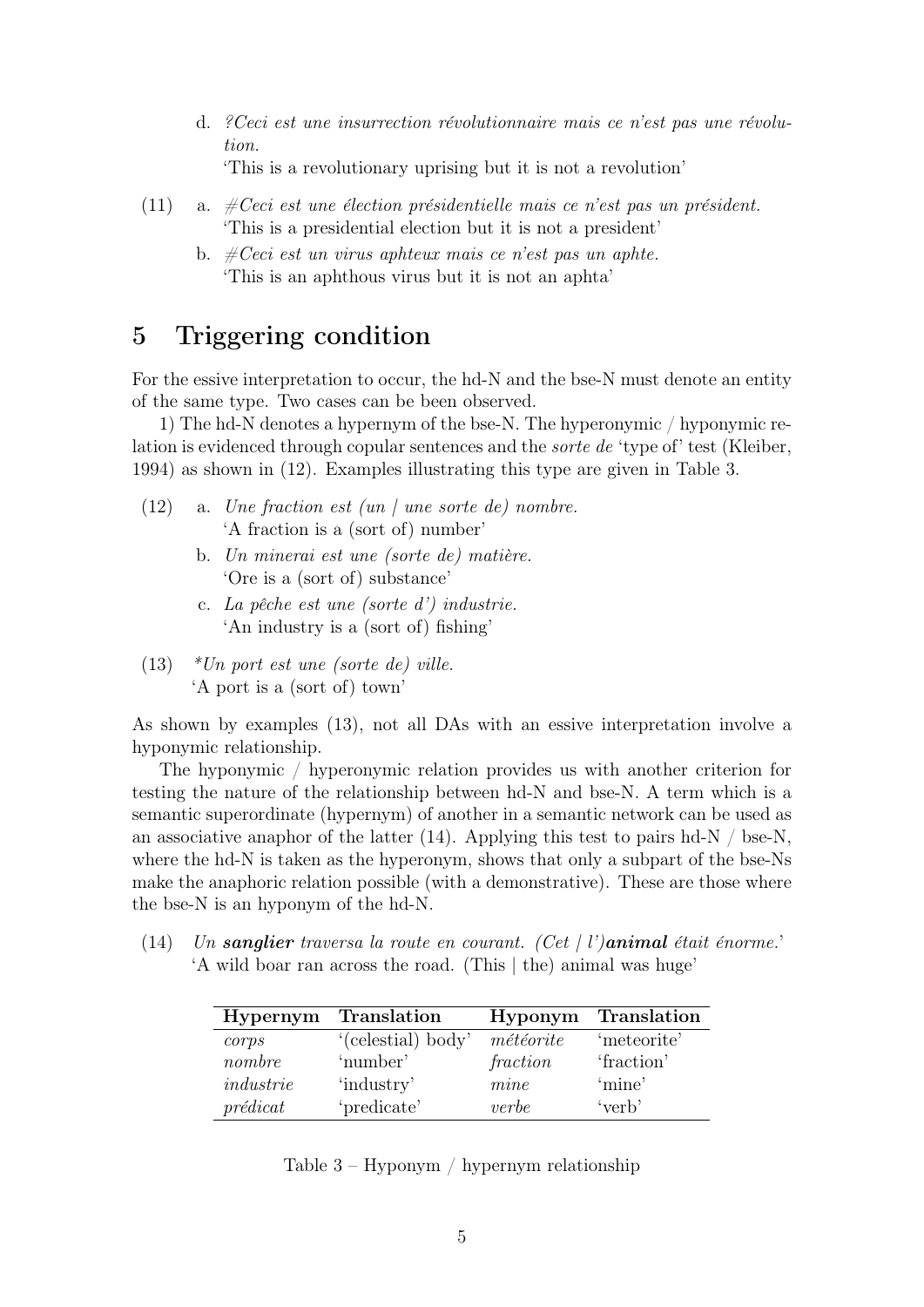- (15) a. Au terme du calcul, on obtient une fraction. Ce nombre doit être ajouté au précédent. 'At the end of the calculus, we get a fraction. This number has to be added to the preceding one'
	- b. Le verbe se place en tête de phrase. Ce **prédicat** n'est jamais accordé. 'The verb appears in the sentence front position. No agreement takes place with this predicate'
	- c. La pêche a des rendements inquiétants. Cette (?industrie  $|$  activité) menace la vie marine. 'The performance of fishing is a subject of concern. This (industry | activity) threatens life in the oceans'
	- d. \*Le port a de nouveaux bassins. Cette ville est très étendue. 'The port has got new basins. This town is spread out'

Here too we observe that not all DAs with an essive interpretation pass the test. These DAs involve a distinct type of relation.

2) The hd-N and the bse-N denote entities sharing a core semantic content: location, activity type, eventuality, substance, etc., or performing / exhibiting similar functions cf. Table 4. The definitions given in the online New Oxford American Dictionary can help us to grasp what is at stake. The DANPs are given in French but the corresponding hd-Ns and bse-Ns are given and glossed in English.

#### sédiment alluvionn-aire:

— *sediment*: 'matter that is carried by water or wind and deposited on the surface of land or the bottom of a body of water. . . '

— alluvium: 'deposit of clay, silt... left by flowing streams in a river or delta'

#### ville portu-aire:

— town: 'area, with defined boundaries and local government, where people live. . . ' — port: 'town or city where ships load and unload'

pêche industri-elle:

— fishing: 'activity of catching fish'

— industry: 'economic activity concerned with the processing of raw materials. . . '

nodule tumor-al:

— nodule: 'a small swelling or aggregation of cells  $(\ldots)$  especialy the abnormal ones'

— tumor: 'swelling of a part of the body  $(\dots)$  cause by abnormal growth of tissue'

The meaning overlap between the two Ns is indisputable and makes possible the ascriptive use, allowing thereby the essive interpretation.

### 6 Additional test

DANPs with an essive interpretation can never be substituted with a de 'of' PP embedding the bse-N, although this possibility is common for many DAs.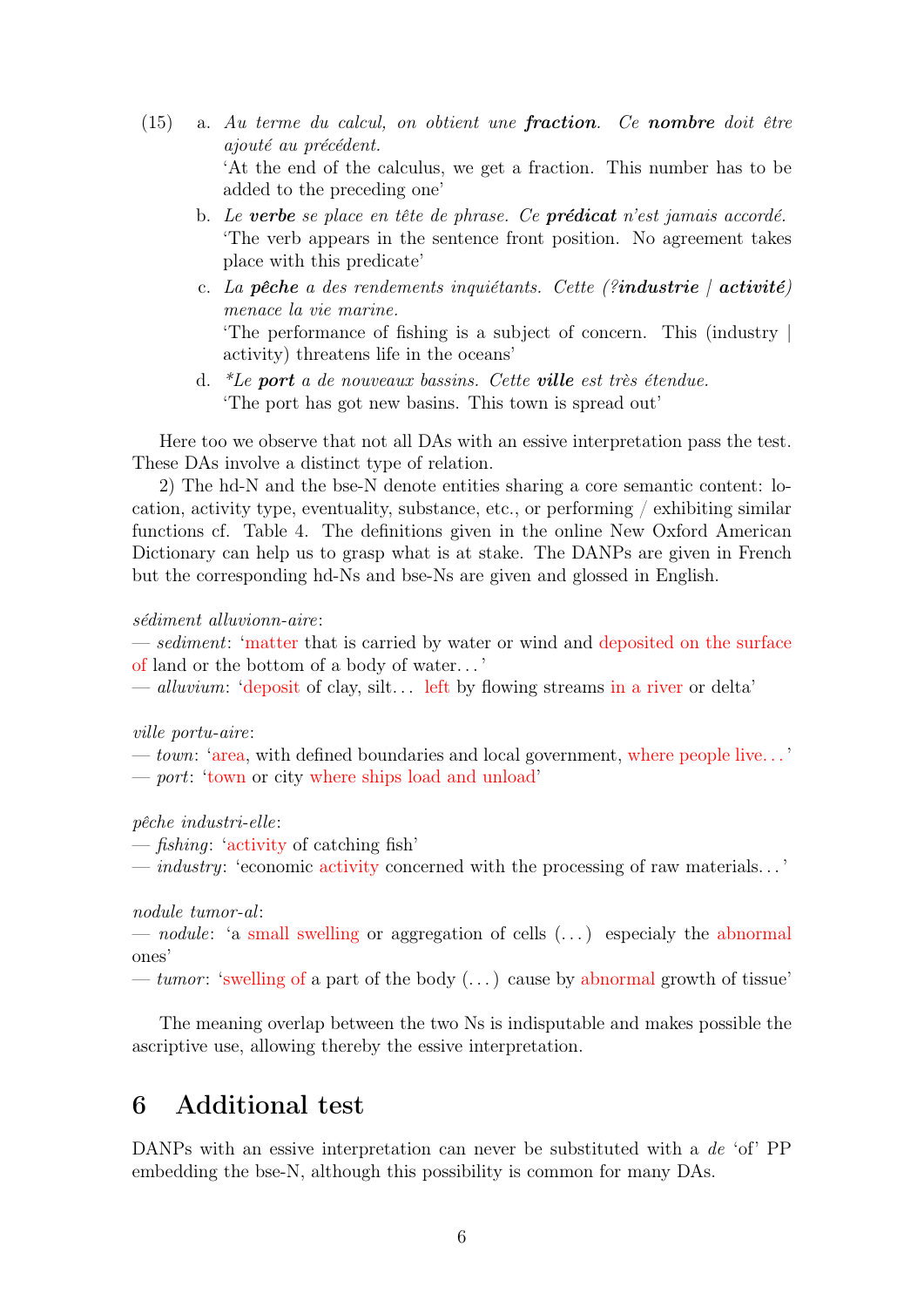| $_{\rm Hd-N}$ | Translation Bse-N |           | Translation |
|---------------|-------------------|-----------|-------------|
| sédiment      | 'sediment'        | alluvion  | 'alluvium'  |
| ville         | 'town, city'      | port      | 'port       |
| $p\hat{e}che$ | 'fishing'         | industrie | 'industry'  |
| nodule        | 'nodule'          | tumeur    | 'tumor'     |

Table 4 – Equivalence relationships

| (16) | a. Corps météoritique / *corps de météorite |  |  |
|------|---------------------------------------------|--|--|
|      | 'meteoritic body'                           |  |  |

- b. nombre fractionnaire  $\frac{1}{2}$  \*nombre de fraction 'fractional number'
- c. *ville portuaire*  $\frac{1}{2}$  \*ville de port 'port city'
- d. *prédicat verbal* /  $*$ *prédicat de verbe* 'verbal predicate'
- (17) a. bénédiction papale / bénédiction du pape' 'papal benediction'
	- b. cône volcanique / cône de volcan 'volcanic cone'
	- c. son critallin / son de cristal 'sound of crystal'

This can be used as a test to eliminate cases such as ferronnerie artistique 'wrought-iron craft' from those belonging to the essive interpretation: although this DANP can give rise to an ascriptive predication, somehow awkwardly presumably because art is a mass noun, it does not pass the test.

- (18) ferronnerie artistique 'artistical wrought-iron craft'
- (19) ferronnerie (qui) est de l'art '(piece of) wrought-iron craft (which) is art'
- (20) ferronnerie d'art 'artistical wrought-iron craft'

# 7 Proposed account

(i) When the requirement of semantic similarity between the hd-N and the bse-N is satisfied (cf. examples in Tables 3 or 4), the essive interpretation of N DA is given by rule (21), where P, Q correspond to the parts of meaning relevant to this interpretation for the hd-N and bse-N respectively.

(ii) the isa predicate is used although the relationship between the hd-N and bse-N is no always a superordinate relation (in contradistinction to what happens in semantic networks). The formulas and requirements involved in this account are similar to those expressed in the accounts proposed for other types of DAs (Gehrke & McNally, 2015; Arsenijević et al., 2014; McNally & Boleda, 2004).